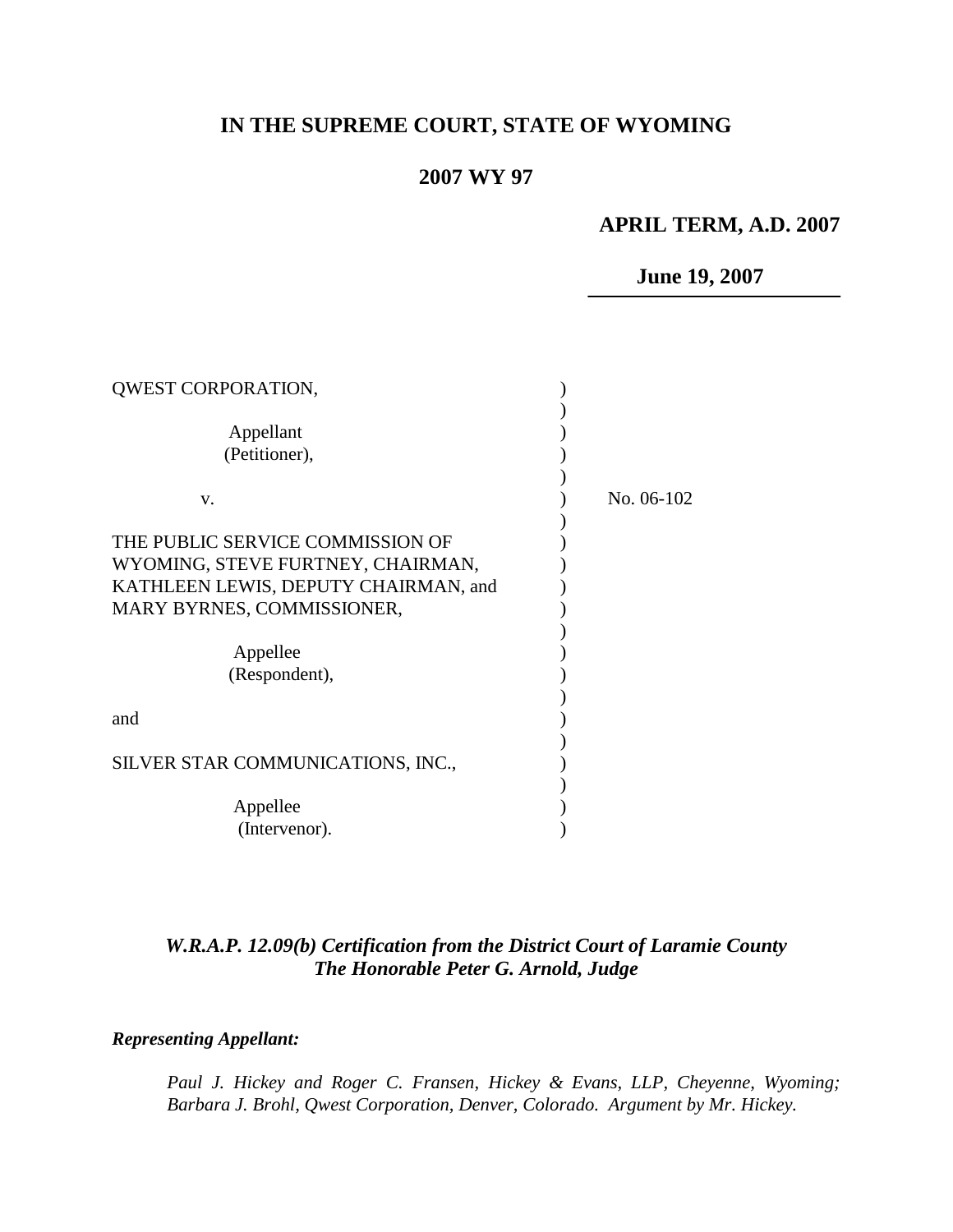#### *Representing Appellee Public Service Commission of Wyoming:*

*Patrick J. Crank, Attorney General; Michael L. Hubbard, Deputy Attorney General; Ryan Schelhaas, Senior Assistant Attorney General, Stephanie Anesi, Assistant Attorney General; Argument by Ms. Anesi.*

#### *Representing Appellee Silver Star Communications, Inc.:*

*James K. Sanderson, Sanderson Law Office, Afton, Wyoming; Bruce Asay, Associated Legal Group, Cheyenne, Wyoming. Argument by Mr. Sanderson.*

#### *Counsel for Amicus Curiae:*

*Christopher Petrie, Wyoming Office of Consumer Advocate.*

*Before VOIGT, C.J., and GOLDEN, HILL, KITE, and BURKE, JJ.*

**NOTICE: This opinion is subject to formal revision before publication in Pacific Reporter Third. Readers are requested to notify the Clerk of the Supreme Court, Supreme Court Building, Cheyenne, Wyoming 82002, of any typographical or other formal errors so that correction may be made before final publication in the permanent volume.**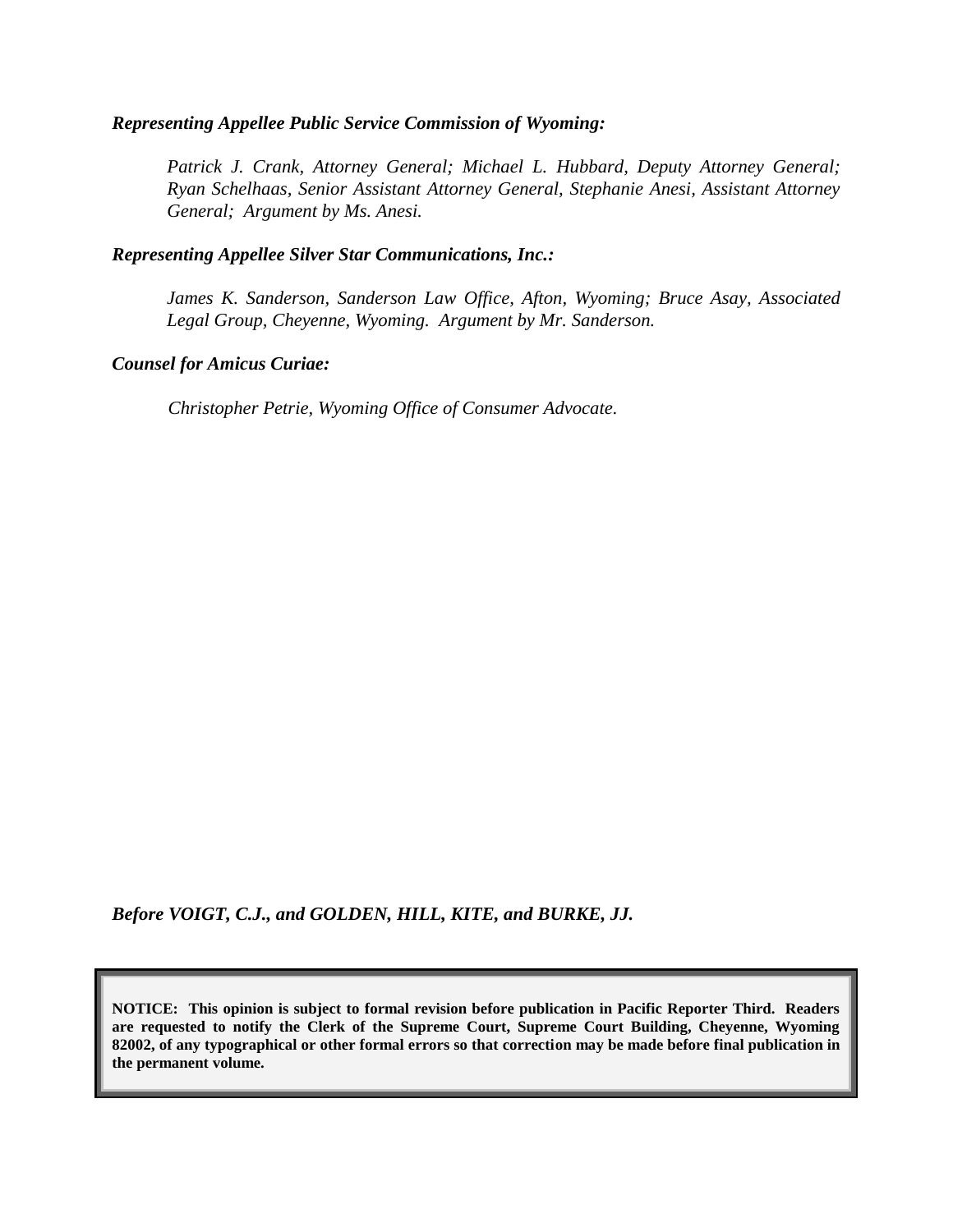#### **BURKE, Justice.**

[¶1] In this appeal, Qwest Corporation ("Qwest") questions the authority of the Wyoming Public Service Commission ("PSC") under the Wyoming Telecommunications Act of 1995, Wyo. Stat. Ann. §§ 37-15-101 through 37-15-502 (LexisNexis 2005) (the "Act"). In an administrative proceeding, the PSC rejected Qwest's 2004 Total Service Long-Run Incremental Cost Study ("TSLRIC Study") and ordered Qwest to submit an exchange-specific TSLRIC Study for the Afton, Wyoming, Exchange. Qwest contends that the PSC lacks statutory authority to order a TSLRIC Study for the Afton Exchange. We disagree, and affirm the PSC decision.

#### **I. Issue**

[¶2] All of the parties present the same issue in different language. We state the issue as follows:

> Did the PSC exceed its statutory authority when it ordered Qwest to prepare and submit an exchange-specific TSLRIC Study for the Afton Exchange?

#### **II. Standard of Review**

[¶3] The sole issue in this case is the extent of the PSC's statutory authority. As set forth in the Wyoming Administrative Procedure Act, the Court will interpret the statutory provisions, and set aside the agency's action if it exceeds the agency's statutory authority. Wyo. Stat. Ann. § 16-3-114(c) (LexisNexis 2005). Statutory interpretation is a question of law, so our review is *de novo*. *Chevron U.S.A., Inc. v. Department of Revenue*, 2007 WY 43, ¶ 9, 154 P.3d 331, 334 (Wyo. 2007).

#### **III. Background and Facts**

[¶4] The express intent of the Wyoming Telecommunications Act is to promote transition from a monopolistic, noncompetitive telecommunications industry to competitive markets. Wyo. Stat. Ann. § 37-15-102. One tool the PSC uses to promote competition is a Total Service Long-Run Incremental Cost Study, referred to in the industry by the awkward acronym "TSLRIC." In simplified terms, a TSLRIC Study estimates the theoretical cost of replacing an existing telecommunications network. Wyo. Stat. Ann. § 37-15-103(a)(xiii). In other words, it provides an estimate of what it would cost a potential competitor to establish a new, competing network.

[¶5] The Act requires companies to charge prices high enough to recover TSLRIC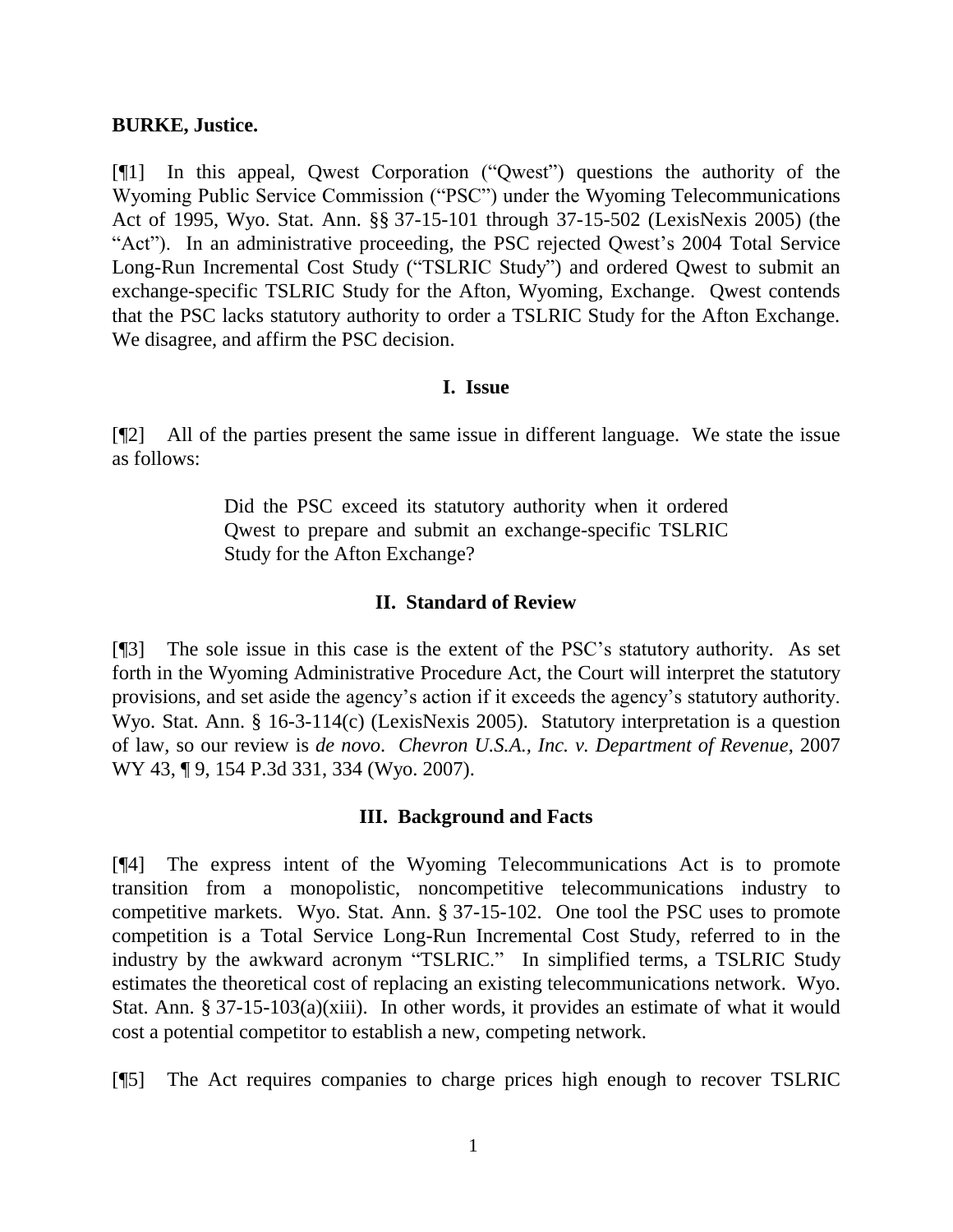costs. Wyo. Stat. Ann. § 37-15-402(a). Thus, an established company may not set prices so low as to discourage a potential competitor from establishing a new, competing network. Because they set a floor price for telecommunications services, TSLRIC Studies help to promote competition. *See US West Communications, Inc. v. Public Service Comm'n*, 992 P.2d 1092 (Wyo. 1999).

[¶6] Telecommunications providers must submit TSLRIC Studies to the PSC for review and approval at least once every three years. Wyo. Stat. Ann. § 37-15-402(a). On November 1, 2004, Qwest submitted its 2004 TSLRIC Study to the PSC for review and approval. The Wyoming Office of Consumer Advocate<sup>1</sup> and Silver Star Communications, Inc.<sup>2</sup> ("Silver Star") intervened in the administrative proceeding.

[¶7] Following the hearing, the PSC rejected Qwest's 2004 TSLRIC Study, and ordered Qwest to prepare and submit an exchange-specific TSLRIC Study for the Afton Exchange. After its request for rehearing was denied, Qwest filed a petition for judicial review with the district court. The district court certified the case to this Court pursuant to W.R.A.P. 12.09(b).

## **IV. Discussion**

### **A. Jurisdiction**

 $\overline{a}$ 

[¶8] As a threshold question, we must consider the issue of subject matter jurisdiction. The parties did not raise the issue, but subject matter jurisdiction may be considered on the Court's own motion. *Thunder Basin Coal Co. v. Campbell County*, 2006 WY 44, ¶ 36, 132 P.3d 801, 813 (Wyo. 2006). Indeed, we have a duty to satisfy ourselves that we have jurisdiction to entertain an appeal. *Plymale v. Donnelly*, 2006 WY 3, ¶ 4, 125 P.3d 1022, 1023 (Wyo. 2006).

[¶9] In the administrative proceeding below, the PSC entered a "Final Order" on April 29, 2005. In general, petitions for judicial review must be filed within thirty days after the final agency decision. W.R.A.P. 12.04(a). Qwest did not file a petition for judicial review within that period, but instead filed a petition for rehearing on May 26, 2005. The PSC denied the petition on December 12, 2005, and Qwest filed its petition for judicial review on January 11, 2006.

<sup>&</sup>lt;sup>1</sup> The Wyoming Office of Consumer Advocate is an independent division of the PSC whose statutory duty is to represent the interests of Wyoming citizens and utility customers in matters involving public utilities. Wyo. Stat. Ann. § 37-2-401 (LexisNexis 2005). It filed an amicus brief in this appeal.

 $2^2$  Silver Star is a competitor with Qwest, particularly in the area in and around Afton, Wyoming.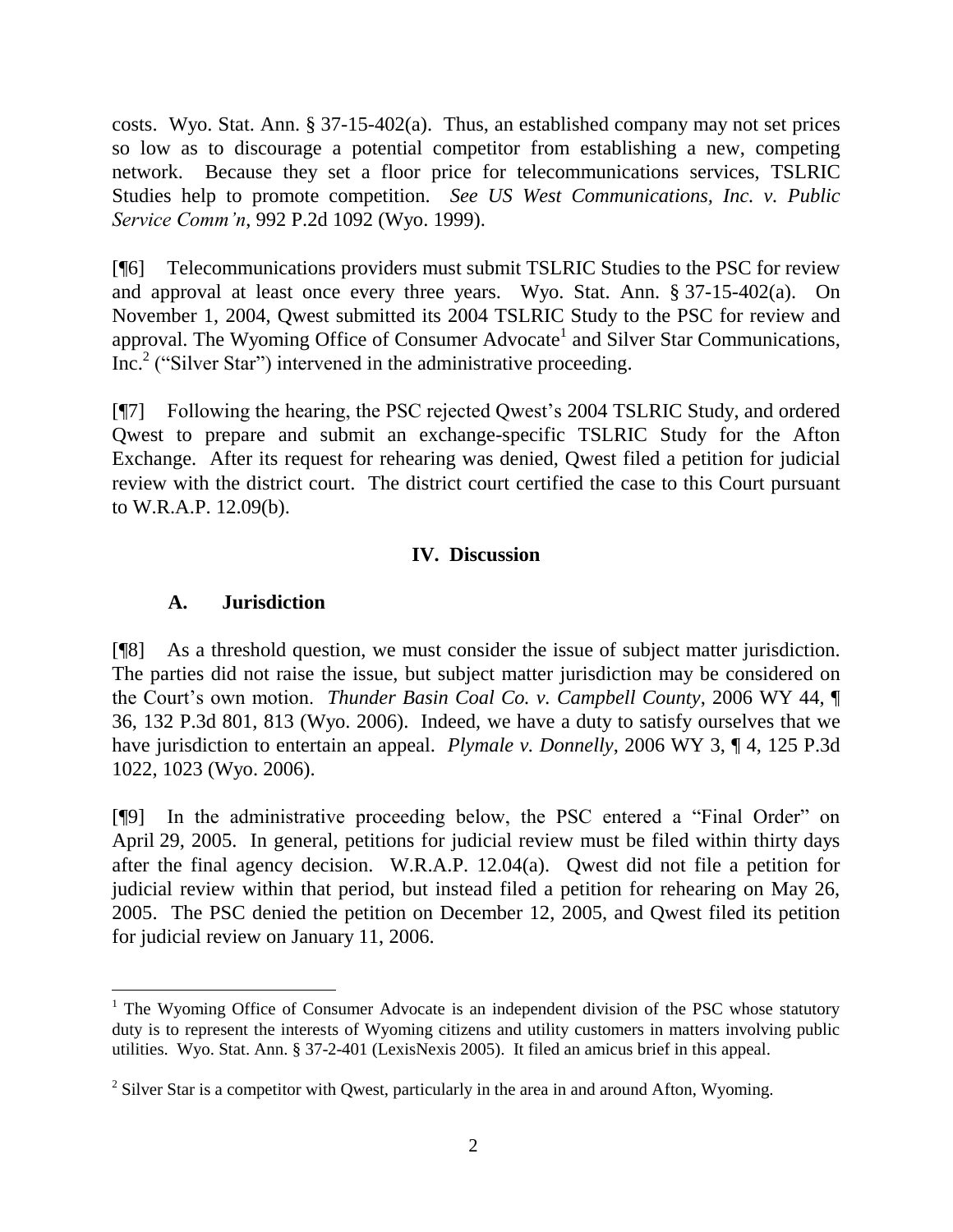[¶10] If Qwest's petition for rehearing tolled the thirty-day appeal deadline, then its appeal was timely, and the Court has jurisdiction. If Qwest's petition for rehearing did not toll the appeal deadline, its appeal was untimely, and the Court lacks jurisdiction. This issue has troubled the Court before. *See Hupp v. Employment Security Comm'n*, 715 P.2d 223 (Wyo. 1986); *Rosenberger v. City of Casper Bd. of Adj.*, 765 P.2d 367 (Wyo. 1988).

[¶11] In *Jackson Paint and Glass v. Jackson Bd. of Adjustment*, 811 P.2d 293, 294 (Wyo. 1991), the town's Zoning Board denied a variance on March 7, 1990. A request for rehearing was made on July 12, 1990. The Zoning Board denied the request for rehearing on July 18, 1990. A petition for judicial review was filed on August 2, 1990. The Court determined that the appeal was untimely, and warned that a request for rehearing must be made "in time to allow for a petition for review within 30 days after final action by the agency denying the variance. Failure to grant a rehearing does not toll the 30 day limit." *Id*. at 295.

[¶12] There are two plausible interpretations of the *Jackson* decision. The first interpretation focuses on the fact that the request for rehearing was untimely. The Zoning Board's decision to deny a variance became final before the request for rehearing was made. The deadline for appealing that final decision had passed. Under this first interpretation, an untimely request for rehearing did not toll the appeal deadline, but a timely request for rehearing would have done so. This first interpretation was urged in the concurring opinion in *Jackson*, 811 P.2d at 295, but was not embraced by the majority.

[¶13] The second interpretation focuses on the statement in *Jackson* that "[f]ailure to grant a rehearing does not toll the 30 day limit." This language suggests that even a timely and valid request for rehearing does not toll the appeal deadline. That deadline would expire thirty days after the Zoning Board denied the variance, even though a timely and valid request for rehearing remained pending before the Zoning Board.

[¶14] The first interpretation is correct. The Wyoming Rules of Appellate Procedure clearly provide that a timely petition for rehearing extends the deadline for seeking judicial review of an agency decision.

> [T]he petition for review shall be filed within 30 days after service upon all parties of the final decision of the agency **or denial of the petition for a rehearing, or, if a rehearing is held, within 30 days after service upon all parties of the decision**.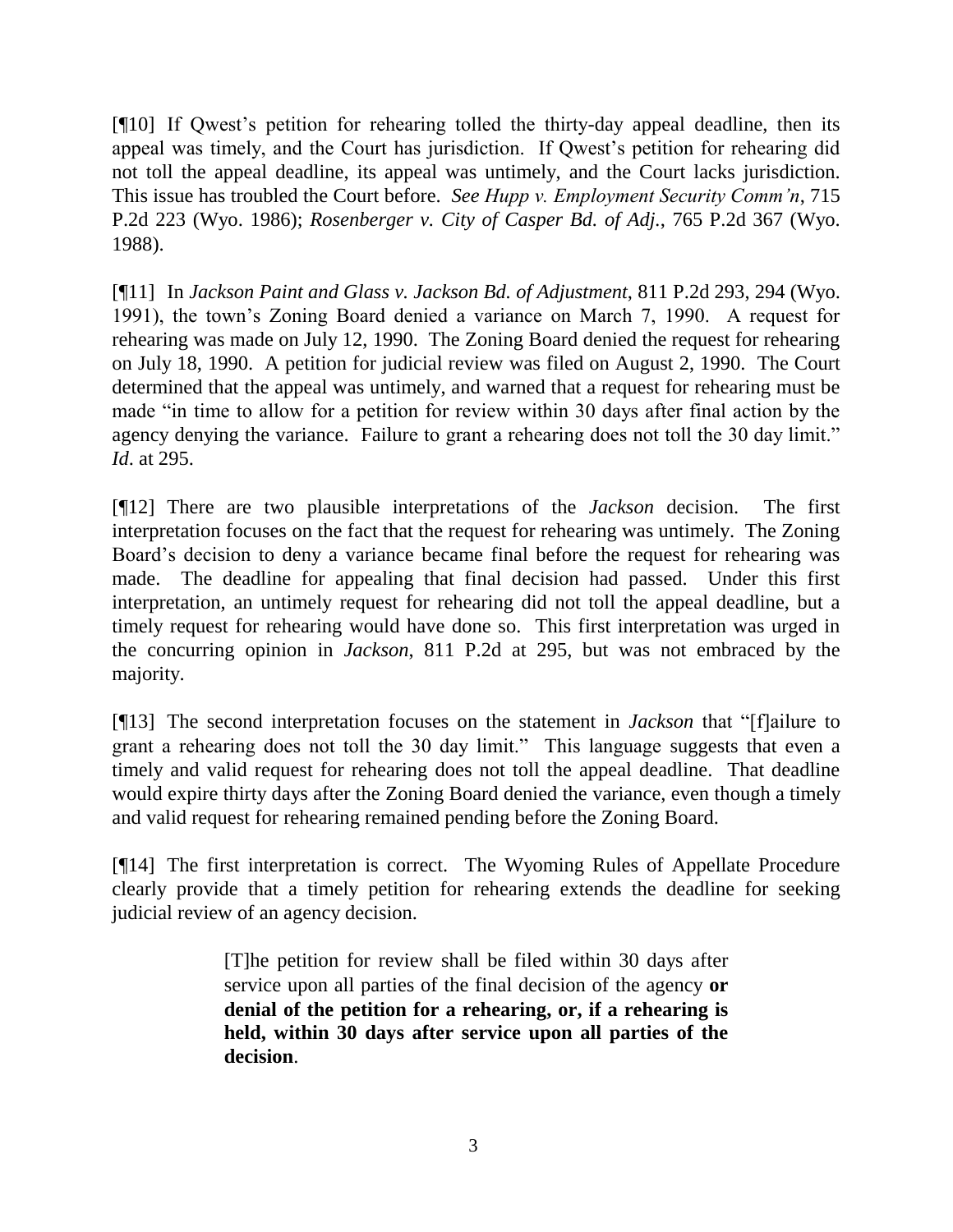W.R.A.P. 12.04(a) (emphasis added). The statute governing the PSC 's consideration of petitions for rehearing also indicates that a petition for rehearing tolls the appeal deadline.

> . . . Applications for rehearing shall stay the effect of any order or decision of the commission only as to the portion of the order addressed in the rehearing application until the commission denies the application or enters an order following rehearing, whichever last occurs. . . .

Wyo. Stat. Ann. § 37-2-214 (LexisNexis 2005).<sup>3</sup> One "effect of any order or decision" is to trigger the appeal deadline. That effect is stayed by a petition for rehearing, and the appeal deadline is tolled while the PSC considers the petition for rehearing. Both the appellate rule and the PSC statute support the first interpretation of *Jackson*.

[¶15] Applying this first interpretation to the case at bar, Qwest's petition for rehearing did toll the appeal deadline, despite language in *Jackson* that could be read to the contrary. Qwest's petition for judicial review was timely, and we have jurisdiction to consider this appeal.

# **B. Qwest's arguments**

[¶16] Qwest presents three arguments in support of its basic contention that the PSC exceeded its statutory authority when it ordered Qwest to prepare and submit an exchange-specific TSLRIC Study for the Afton Exchange. First, it argues that Wyo. Stat. Ann. § 37-15-202(a), which limits the PSC's authority to regulate prices in competitive markets, also limits the PSC's authority to require TSLRIC studies for competitive markets. Second, it argues that the PSC exceeded its statutory authority because the TSLRIC Study for the Afton Exchange was not necessary or relevant, as required by Wyo. Stat. Ann. § 37-15-401(a)(iv). Third, Qwest argues that the PSC's order requiring Qwest to prepare and submit a TSLRIC Study for the Afton Exchange is unreasonably discriminatory, in violation of Wyo. Stat. Ann. § 37-15-404(b). To put the arguments in context, we review in more detail the PSC's decision in the underlying administrative proceeding. Then each of Qwest's three arguments will be considered in turn.

# **1. The PSC's decision in the underlying administrative proceeding**

[¶17] When Qwest submitted its 2004 TSLRIC Study to the PSC for review and

 $\overline{a}$ <sup>3</sup> Wyo. Stat. Ann. § 37-2-214 was amended effective July 1, 2005, while Owest's petition for rehearing was pending before the PSC, 2005 Wyo. Sess. Laws ch. 101, § 1, but the change has no significance in this case.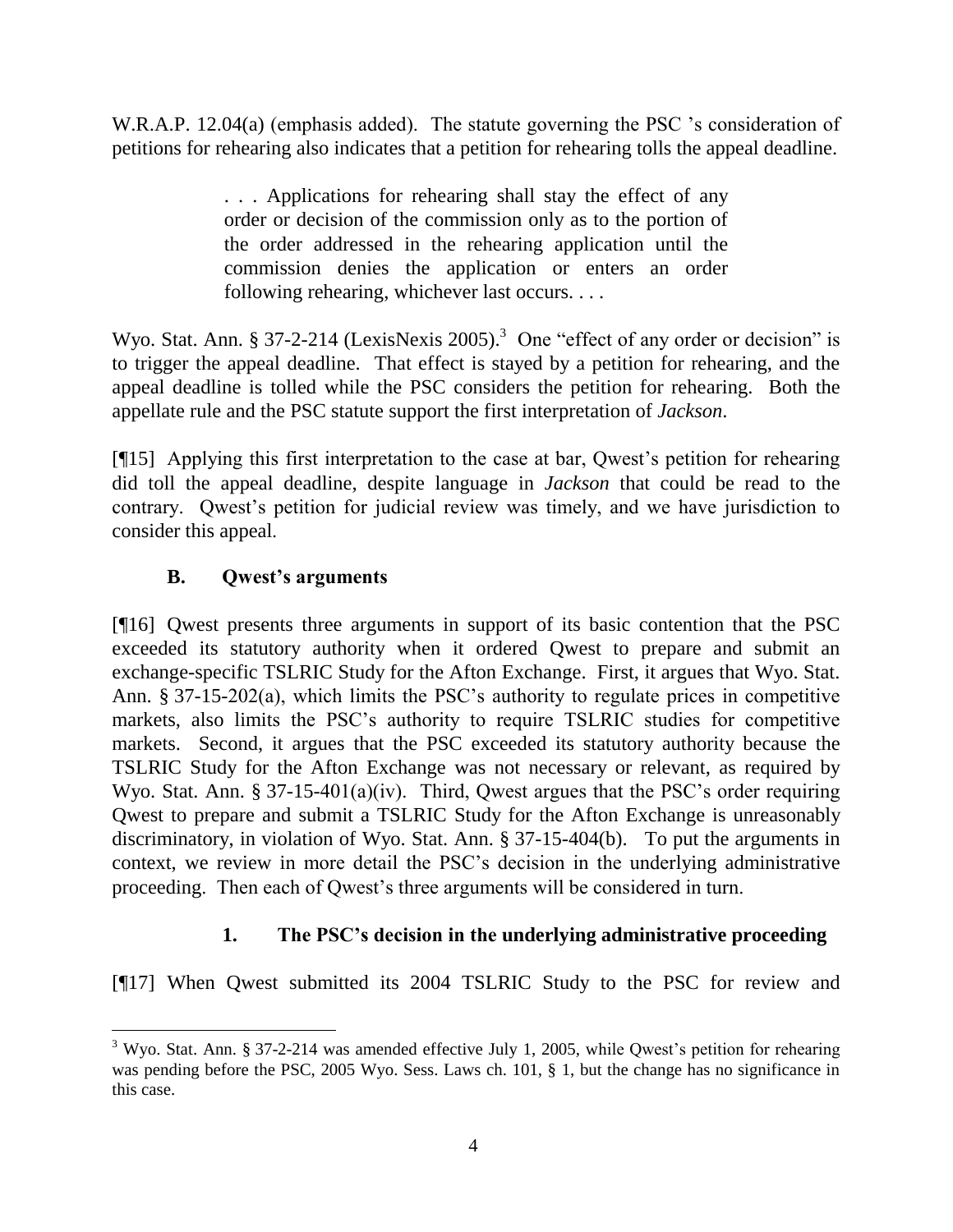approval, a key issue was whether or not the Study complied with the following provision of the PSC regulations:

> Telecommunications companies which prepare and file TSLRIC studies in accordance with these rules shall design the studies to reflect the differences in costs associated with providing local exchange service to geographically distinct groups of customers. Telecommunications companies shall provide cost information for groups of customers disaggregated to the smallest practical size, which shall consider factors as defined in Section 519(a) to (d), inclusive. TSLRIC numbers for local exchange services shall not be expressed as company wide or state wide average costs unless the telecommunications company can demonstrate that there are no significant differences in the cost of providing telecommunications services to geographically disparate groups of customers.

PSC Rules and Regulations, ch.V, § 541.

[¶18] Qwest asserted that its TSLRIC Study appropriately reflected differences in costs for local exchange services in geographically distinct groups. Qwest explained that it had disaggregated cost information for four different groups of customers, based on density and distance from a central office. The first group was located in the "Base Rate Area," with the highest density of customers and the shortest distance from the central office. The remaining three groups were located in "Zone 1," "Zone 2," or "Zone 3," with progressively lower densities of customers and progressively longer distances from the central office. Qwest's TSLRIC Study keeps the four groups separate, or disaggregated. However, within each group, TSLRIC costs were averaged on a statewide basis. Thus, costs for customers in the Base Rate Area of the Afton Exchange were averaged with customers in the Base Rate Area of, for example, the Cheyenne Exchange. Similarly, costs for customers in Afton's Zone 3 were averaged with costs for customers in, for example, Cheyenne's Zone 3. Contending that its method of disaggregation presented information for groups of customers of "the smallest practical size," Qwest emphasized that the PSC had approved this method of disaggregation on previous occasions.

[¶19] Silver Star, on the other hand, asserted that Qwest's 2004 TSLRIC Study expressed information "as company wide or state wide average costs," and therefore, Qwest had the burden of demonstrating that "there are no significant differences in the cost of providing telecommunications services to geographically disparate groups of customers," as required by PSC Rules and Regulations, ch.V, § 541. Silver Star pointed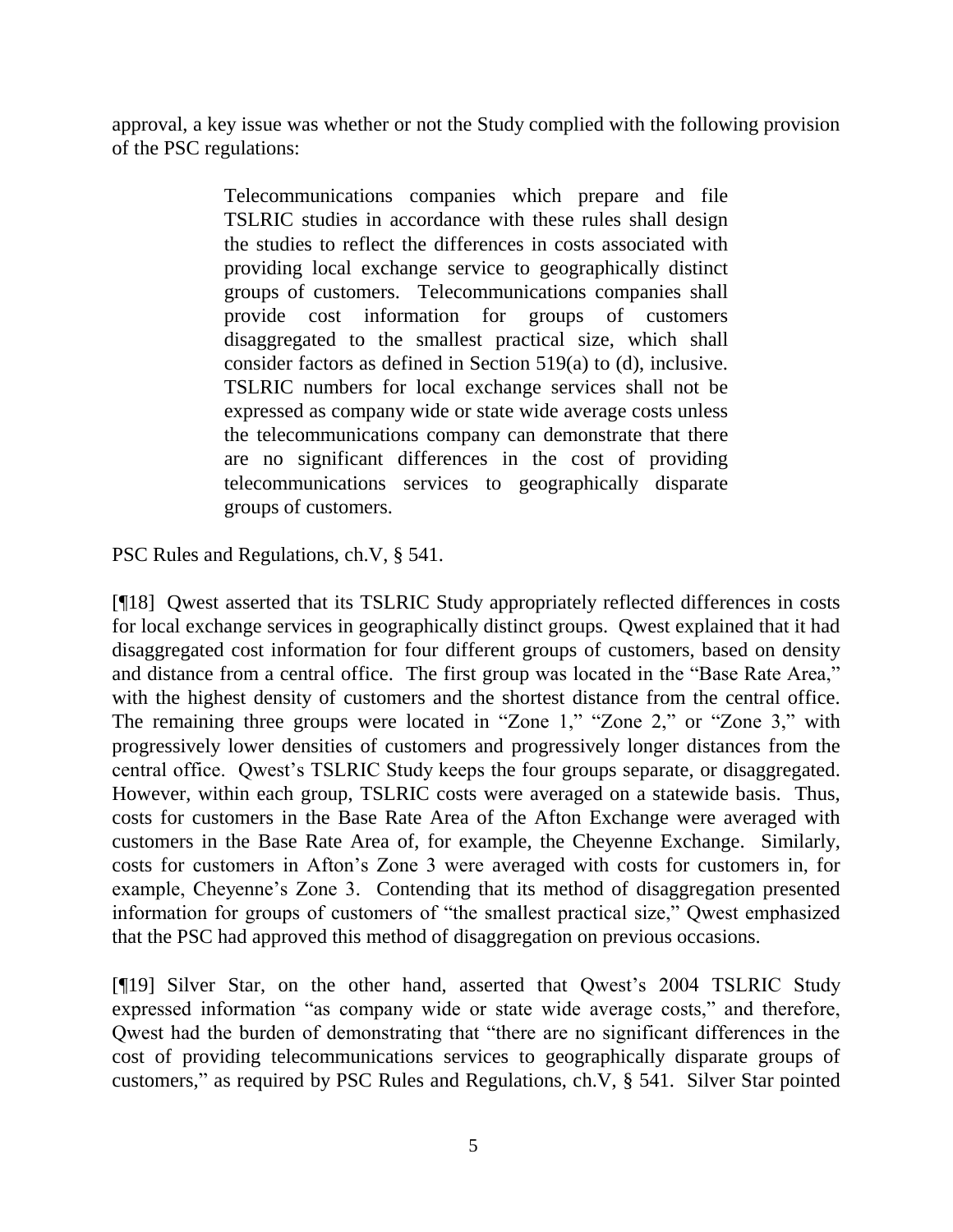out that Qwest, in other, earlier proceedings, had shown that the Afton Exchange was one of the most expensive to serve. Thus, Silver Star urged, Qwest's method of averaging costs in the Afton Exchange with costs in other parts of the state effectively masked significant cost differences. Silver Star asserted that Qwest should disaggregate TSLRIC costs separately for each of its Wyoming Exchanges.

[¶20] The PSC found a middle course. As for the Afton Exchange, it found evidence that costs in the Afton Exchange varied materially from statewide averages. It also found that the Afton Exchange was unusual, in that it had been a competitive market for several years. Thus, the PSC concluded, Qwest had not met its burden of demonstrating no significant differences in the cost of services as between the Afton Exchange and other parts of the state. However, the PSC concluded that Qwest did not have to disaggregate TSLRIC costs separately for each of its Wyoming Exchanges. Following this middle course, the PSC made a finding of fact in its Final Order that the Afton Exchange was a

> suitable place for a test of the continuing validity of Qwest's approach to pricing and disaggregation. Thus, while we have approved of Qwest's modeling approach in the past, that does not relieve us of the ongoing duty to make certain that it continues to serve the intent of the Act into the future. This is the first time we have been presented with this fundamental challenge to Qwest's TSLRIC compliance and so we must make this examination for the first time. A further examination of the costs in the Afton exchange would help us to better understand whether the retail service prices and the level of disaggregation presented by Qwest comply with the Act.

The PSC's corresponding conclusion of law was as follows:

We conclude that a TSLRIC study by Qwest of the Afton exchange, modeled individually and stating exchangespecific TSLRIC results for the Afton base rate area and each of the three Afton rural zones should be required to help demonstrate the degree to which the level of disaggregation offered by Qwest in this case fairly complies with the disaggregation requirements of Section 541 of our Rules and serves the public interest as expressed in the Act. A proper demonstration would clearly show the Commission whether or not the base rate area and zone prices were in fact above the TSLRIC levels offered by Qwest in this case and would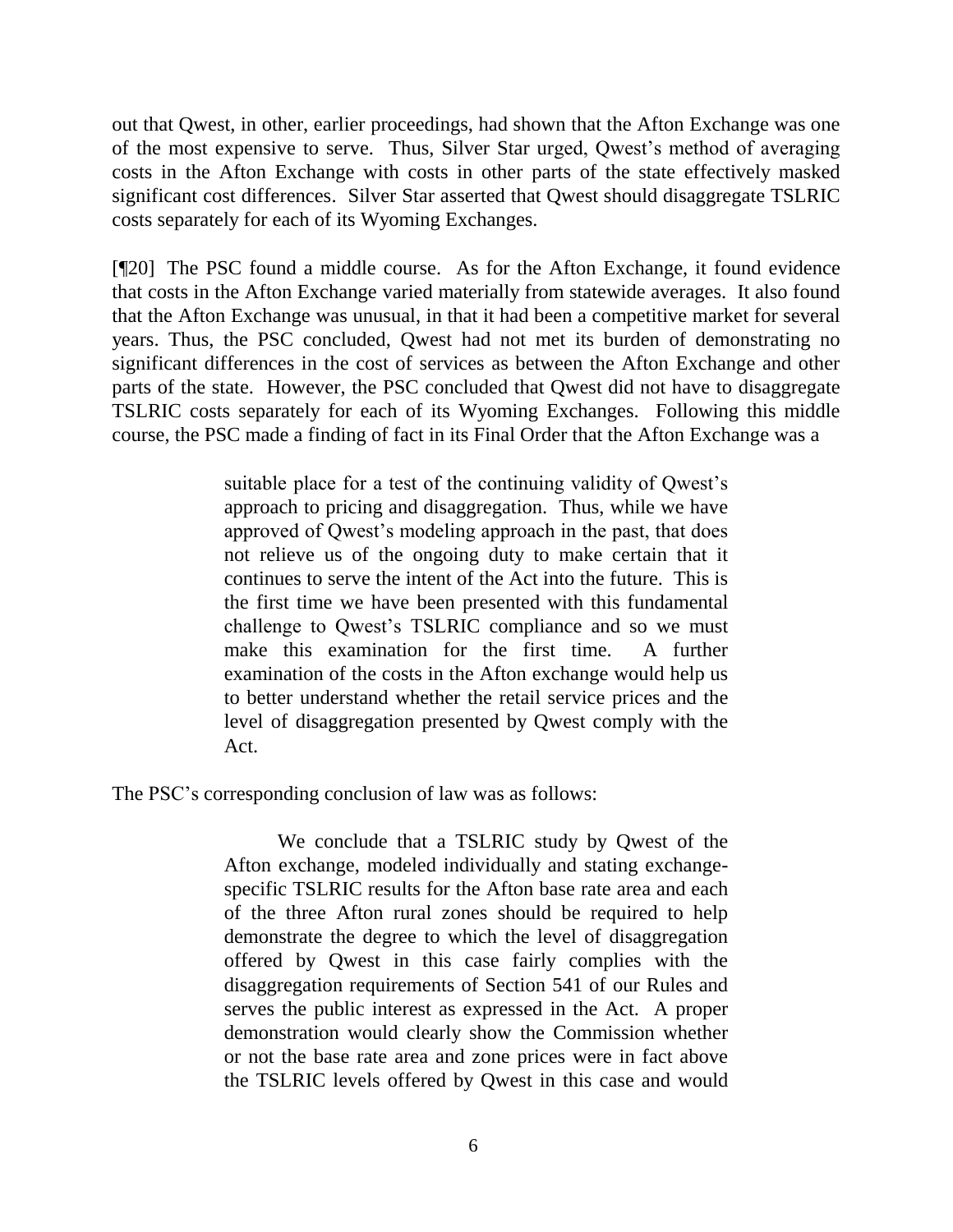be a useful test to assist the Commission in discerning whether or not the instant study could be approved under Wyoming law as legally supportive of Qwest's Wyoming prices.

On this basis, the PSC ordered Qwest to prepare and submit an exchange-specific TSLRIC Study for the Afton Exchange.

## **2. Regulation of prices in competitive markets**

[¶21] Under the Act, the PSC may designate certain telecommunications services as competitive. "Any service found to be effectively competitive shall not be subject to regulation of prices." Wyo. Stat. Ann.  $\S 37-15-202(a)$ .<sup>4</sup> Qwest points out that the PSC has designated services in the Afton Exchange as competitive, and so prices in the Afton Exchange are not subject to regulation. Qwest contends that, because the PSC lacks authority to regulate prices in the Afton Exchange, it also lacks authority to require a TSLRIC Study for the Afton Exchange.

[¶22] Qwest's contention rests on the faulty premise that TSLRIC Studies can be used only to regulate prices. In fact, as discussed in more detail below, other provisions of the Act authorize other uses for TSLRIC Studies. When interpreting statutes, we construe them *in pari materia*, and avoid interpretations that would render some portions meaningless. *Kunkle v. State ex rel. Wyo. Workers' Safety & Comp. Div*., 2005 WY 49, ¶ 11, 109 P.3d 887, 890 (Wyo. 2005). We cannot ignore other provisions of the Act in evaluating Qwest's proposed interpretation of Wyo. Stat. Ann. § 37-15-202(a).

 $\overline{a}$  $4$  In its entirety, Wyo. Stat. Ann. § 37-15-202(a) reads as follows:

<sup>(</sup>a) Upon petition by any telecommunications company, the commission may, after notice and opportunity for hearing, find and conclude that a telecommunications service is subject to competition. Any service found to be effectively competitive shall not be subject to regulation of prices by the commission. The commission shall consider only the following factors in determining whether a telecommunications service is subject to effective competition:

<sup>(</sup>i) The extent to which the same or equivalent telecommunications services are available from alternative providers in the relevant market;

<sup>(</sup>ii) The extent to which telecommunications services of alternative providers are functionally equivalent or may be substituted at comparable prices, terms and conditions;

<sup>(</sup>iii) Existing economic regulatory or technological barriers to entry.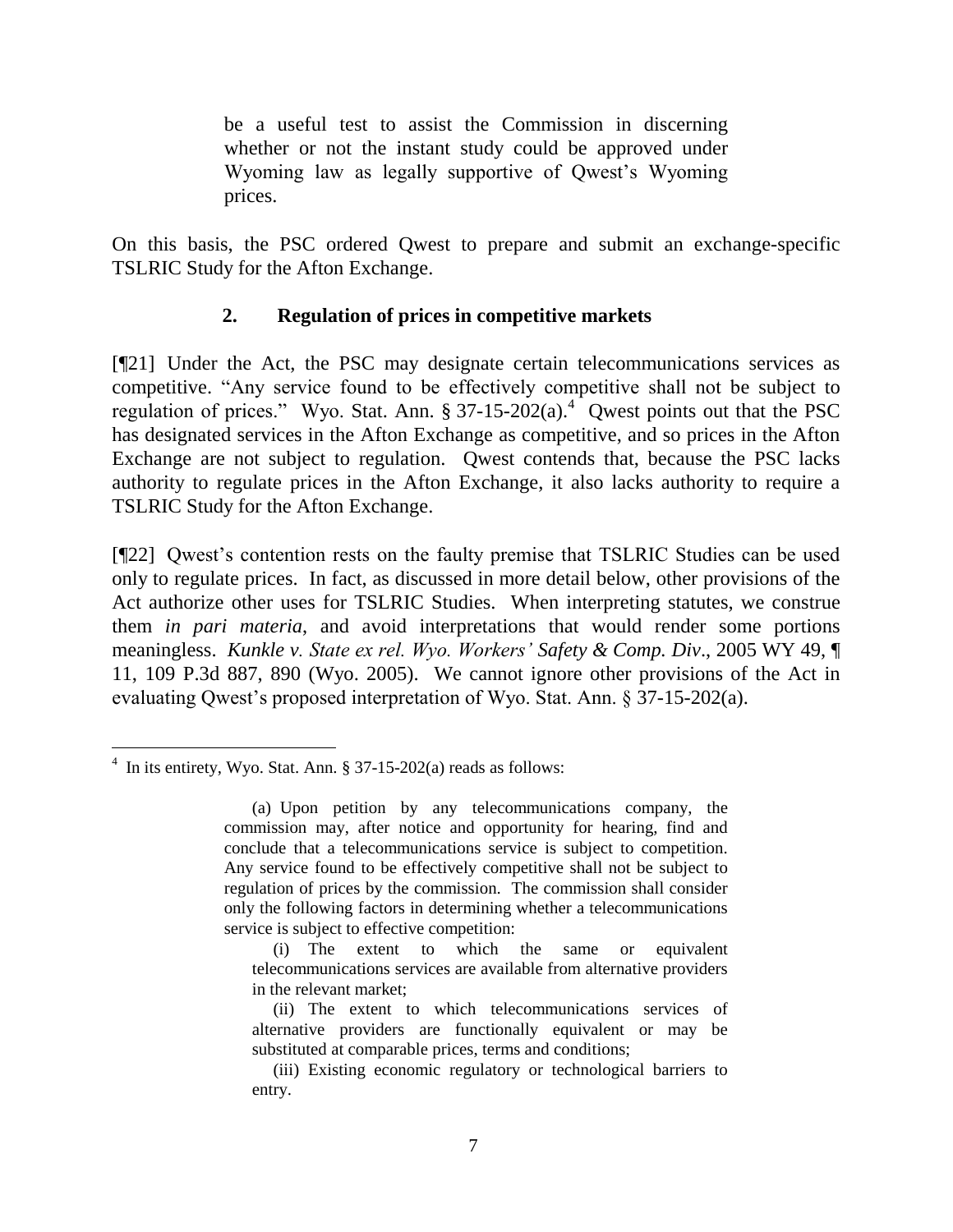[¶23] We begin our evaluation with Wyo. Stat. Ann. § 37-15-402(a) because it deals explicitly with TSLRIC. It states, in pertinent part:

> **Services** provided by a telecommunications company that provides noncompetitive services **shall be priced to** ensure that the service's revenues from sale of the service **recover the total service long-run incremental cost** of providing that service, except as provided in this section.

Wyo. Stat. Ann. § 37-15-402(a)<sup>5</sup> (emphasis added). To interpret this provision, we look first to the plain and ordinary meaning of the words in the statute and decide, as a matter of law, whether the statute is clear or ambiguous. *Powder River Coal Co. v. State Bd. of Equalization*, 2002 WY 5, ¶ 6, 38 P.3d 423, 426 (Wyo. 2002). A statute is clear and unambiguous if its wording is such that reasonable persons are able to agree on its meaning with consistency and predictability. *Id*. A statute is ambiguous if it is found to be vague or uncertain and subject to varying interpretations. *RME Petroleum Co. v. Wyoming Dep't of Revenue*, 2007 WY 16, ¶ 25, 150 P.3d 673, 683 (Wyo. 2007).

[¶24] Wyo. Stat. Ann. § 37-15-402(a) is clear and unambiguous. The emphasized language – **services shall be priced to recover TSLRIC costs** – is susceptible to only one reasonable interpretation. The pricing requirement applies to services, with no

<sup>&</sup>lt;sup>5</sup> Wyo. Stat. Ann. § 37-15-402(a), in its entirety, reads as follows:

Services provided by a telecommunications company that provides noncompetitive services shall be priced to ensure that the service's revenues from sale of the service recover the total service longrun incremental cost of providing that service, except as provided in this section. Total service long-run incremental cost studies used by a telecommunications company shall be filed with the commission every three (3) years unless required by the commission more frequently. All total service long-run incremental cost studies required pursuant to this section shall be filed in the form required by commission rule and under protective order as a trade secret and shall be subject to commission review and approval. Telecommunications companies having fewer than thirty thousand (30,000) access lines in the state are exempt from the requirement to file cost studies every three (3) years, but do remain subject to the commission powers in W.S. 37-15-401(a)(iv). A telecommunications company having fewer than thirty thousand (30,000) access lines in the state may utilize a reasonable total service long-run incremental cost study surrogate, in lieu of conducting its own study, based on cost studies as are available for comparable, including nonregulated, telecommunications companies in this state or other states.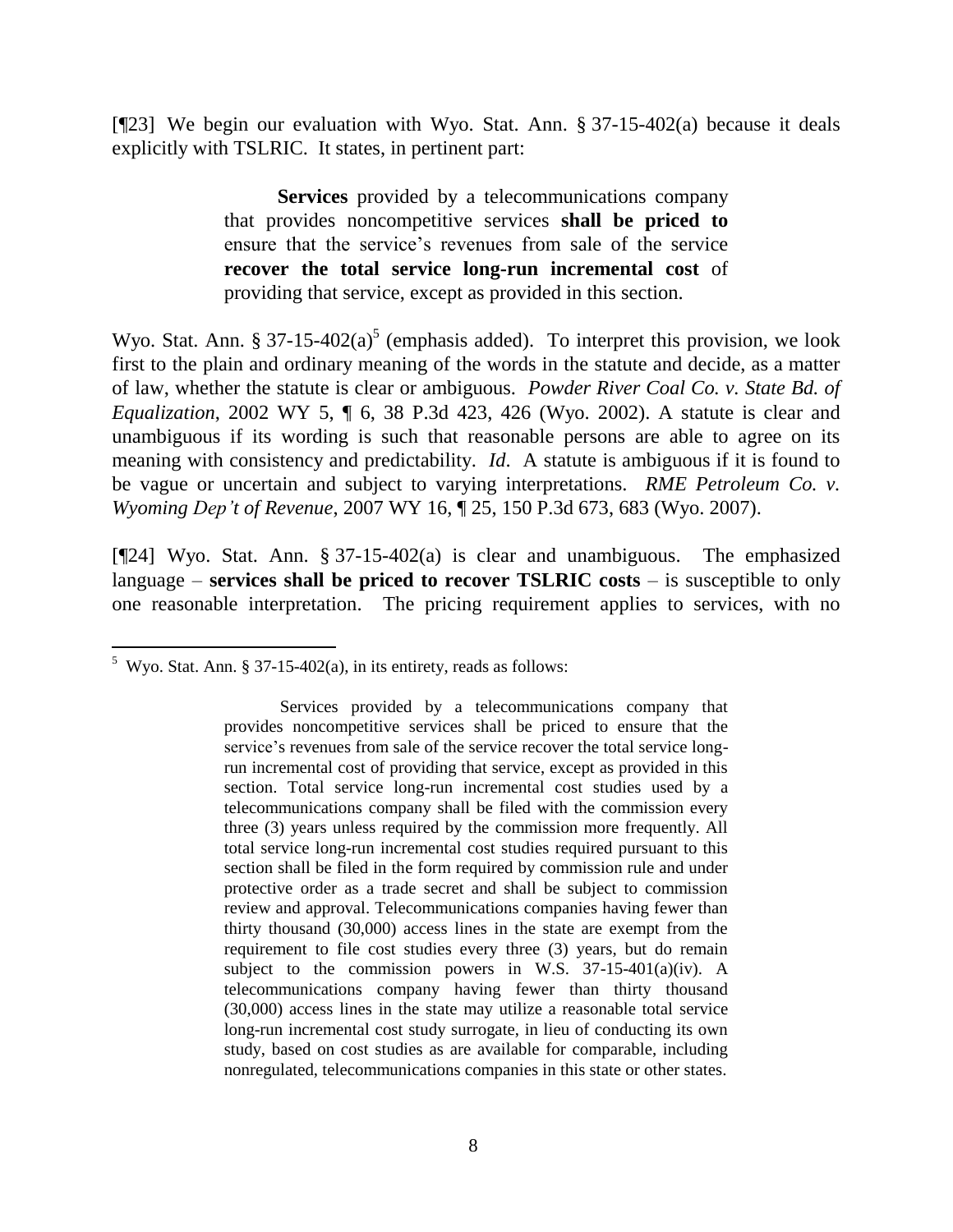distinction between competitive and noncompetitive services. Having determined that the statutory language is clear, we simply give effect to that language. *RME Petroleum Co.*, ¶ 25, 150 P.3d at 683. The effect is that both competitive and noncompetitive services must be priced to recover TSLRIC costs.

[¶25] The contrary interpretation would require inserting an extra word into the statute, to wit: *noncompetitive* **services shall be priced to recover TSLRIC costs**. The legislature can, and did, distinguish between competitive and noncompetitive markets for some purposes. In this same statute, for example, the legislature applied the TSLRIC Study requirement only to companies that provide "noncompetitive services." The legislature did not make that distinction when it said **services shall be priced to recover TSLRIC costs**. When the legislature specifically uses a word in one place, we will not interpret that word into other places where it was not used. *In re Adoption of Voss*, Wyo., 550 P.2d 481, 485 (1976).

[¶26] Qwest contends that Wyo. Stat. Ann. § 37-15-202(a) prohibits the PSC from requiring TSLRIC Studies for competitive markets. However, acceptance of that interpretation would render meaningless the pricing requirement of Wyo. Stat. Ann. § 37- 15-402(a). If the PSC cannot require TSLRIC Studies for competitive markets, it cannot determine if competitive services are priced to recover TSLRIC costs. We decline such an interpretation, and interpret Wyo. Stat. Ann § 37-15-202(a) as prohibiting the PSC from regulating prices in competitive markets, but not prohibiting the PSC from requiring TSLRIC Studies for competitive markets for purposes other than regulating prices.<sup>6</sup>

[¶27] This interpretation also harmonizes with other provisions of the Act. For example, as stated in another provision of the Act, "Revenues obtained from noncompetitive telecommunications services may not be used to subsidize competitive services. Revenues from competitive telecommunications services may not be used to subsidize noncompetitive telecommunications services." 7

<sup>6</sup> Competitive services "shall not be subject to regulation of prices." Wyo. Stat. Ann. § 37-15-202(a). However, the PSC is authorized and obligated to enforce other statutory requirements relating to competitive services. Under Wyo. Stat. § 37-15-401(a)(ii), the PSC has the power to "[r]equire any telecommunications company to conform to the laws of this state and to all rules, regulations and orders of the commission not contrary to law." This statute provides the PSC authority to enforce, for example, the requirement of Wyo. Stat. Ann. § 37-15-402(a) that services in both competitive and noncompetitive markets must recover TSLRIC costs. Thus, while the PSC may not use TSLRIC Studies to regulate prices for competitive services, it clearly has the authority to use TSLRIC Studies for other purposes.

 $7$  Wyo. Stat. Ann. § 37-15-403(a) provides:

No telecommunications company shall use revenues earned from or allocate expenses to noncompetitive services to subsidize services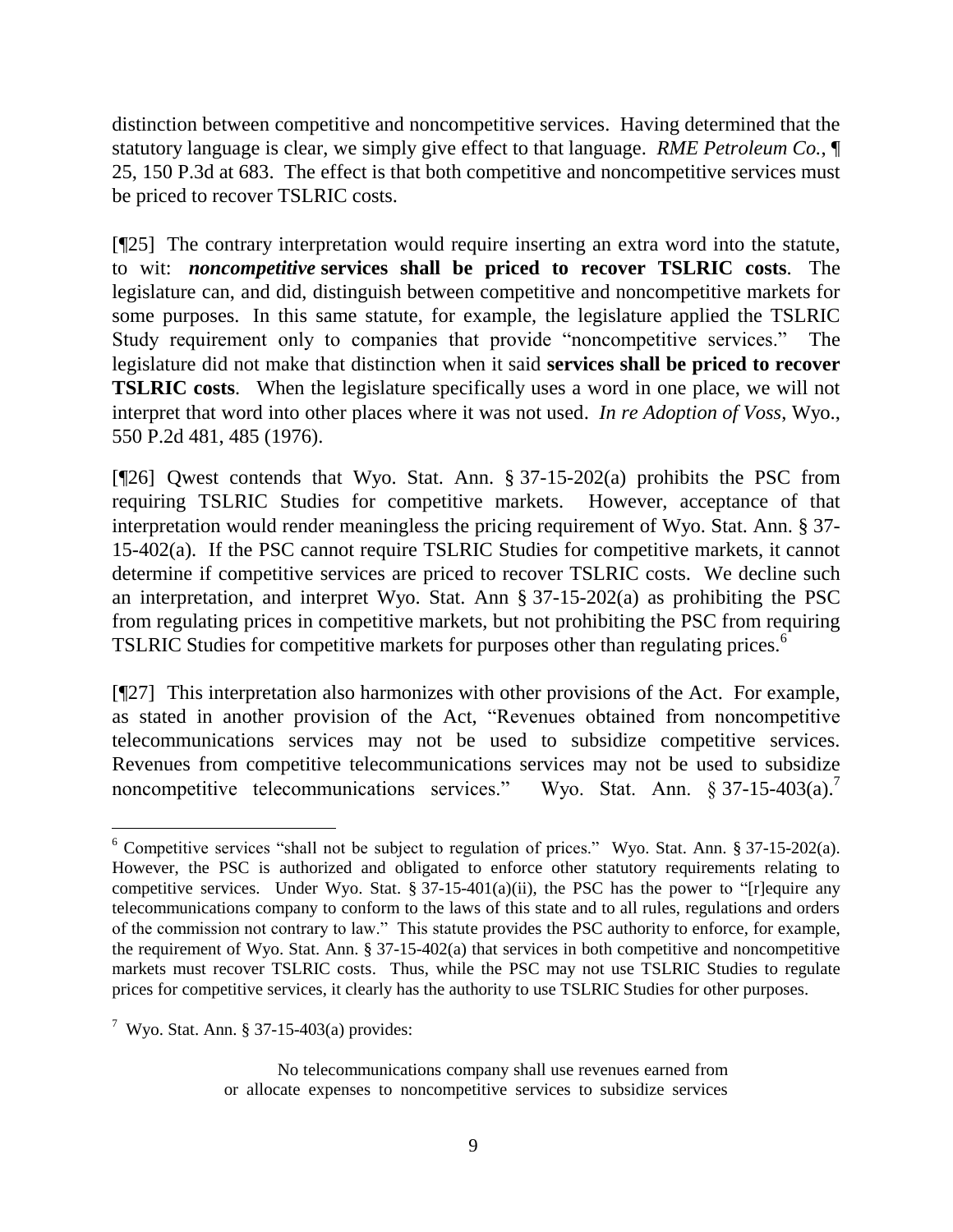TSLRIC Studies would allow the PSC to determine if prices in a competitive market are too low, and subsidized by high prices in a noncompetitive market. It seems obvious that, if the PSC could not require TSLRIC Studies for competitive services, it would get only half the information it needs to enforce the statutory prohibition against crosssubsidization. Again, the more harmonious interpretation of the various sections of the Act is that the PSC has authority to require TSLRIC Studies for competitive markets, and to use them for purposes other than direct regulation of prices.

[¶28] Qwest relies on *US West Communications, Inc. v. Wyoming Public Service Comm'n*, 15 P.3d 722 (Wyo. 2000), for the proposition that allowing the PSC to regulate competitive services is contrary to the Act's purpose of promoting competitive services. While the *US West* case does contain broad language to that effect, the ruling viewed in context is much narrower. The Court ruled that the PSC lacked authority to regulate competitive services under the specific provisions of Wyo. Stat. Ann. § 37-15-404(a). It did not rule that the PSC lacks authority to regulate competitive services for any and every purpose.

[¶29] In sum, we read the various sections of the Act in harmony, and interpret them as providing the PSC authority to require TSLRIC Studies for both competitive and noncompetitive markets. Under Wyo. Stat. Ann. § 37-15-202(a), the PSC may not regulate prices in competitive markets. That does not mean the PSC may not require TSLRIC Studies for competitive markets, because the Act authorizes the PSC to use TSLRIC Studies for purposes other than regulating prices. The PSC did not exceed its statutory authority when it ordered Qwest to prepare and submit an exchange-specific TSLRIC Study for the Afton Exchange.

> determined by the commission to be subject to competition. The commission shall not require revenues or expenses from competitive services to be attributed to noncompetitive services. Revenues obtained from noncompetitive telecommunications services may not be used to subsidize competitive services. Revenues from competitive telecommunications services may not be used to subsidize noncompetitive telecommunications services. Nothing in this subsection shall affect the assignment of any revenues received from the universal service fund for the exclusive support of high cost, local exchange services.

 $\overline{a}$ 

With regard to the PSC's authority to enforce this prohibition in competitive markets, we note that Wyo. Stat. Ann. § 37-15-403(b) provides that, "[n]otwithstanding the provisions of W.S. 37-15-104 (Services not regulated by this title) the commission may review financial information of a telecommunications company relating to the provision of any services for the purposes of enforcing this section." As noted in the previous footnote, although the PSC lacks authority to regulate prices in competitive markets, Wyo. Stat. Ann. § 37-15-202(a), it does have authority to enforce the prohibition against cross-subsidization in both competitive and noncompetitive markets.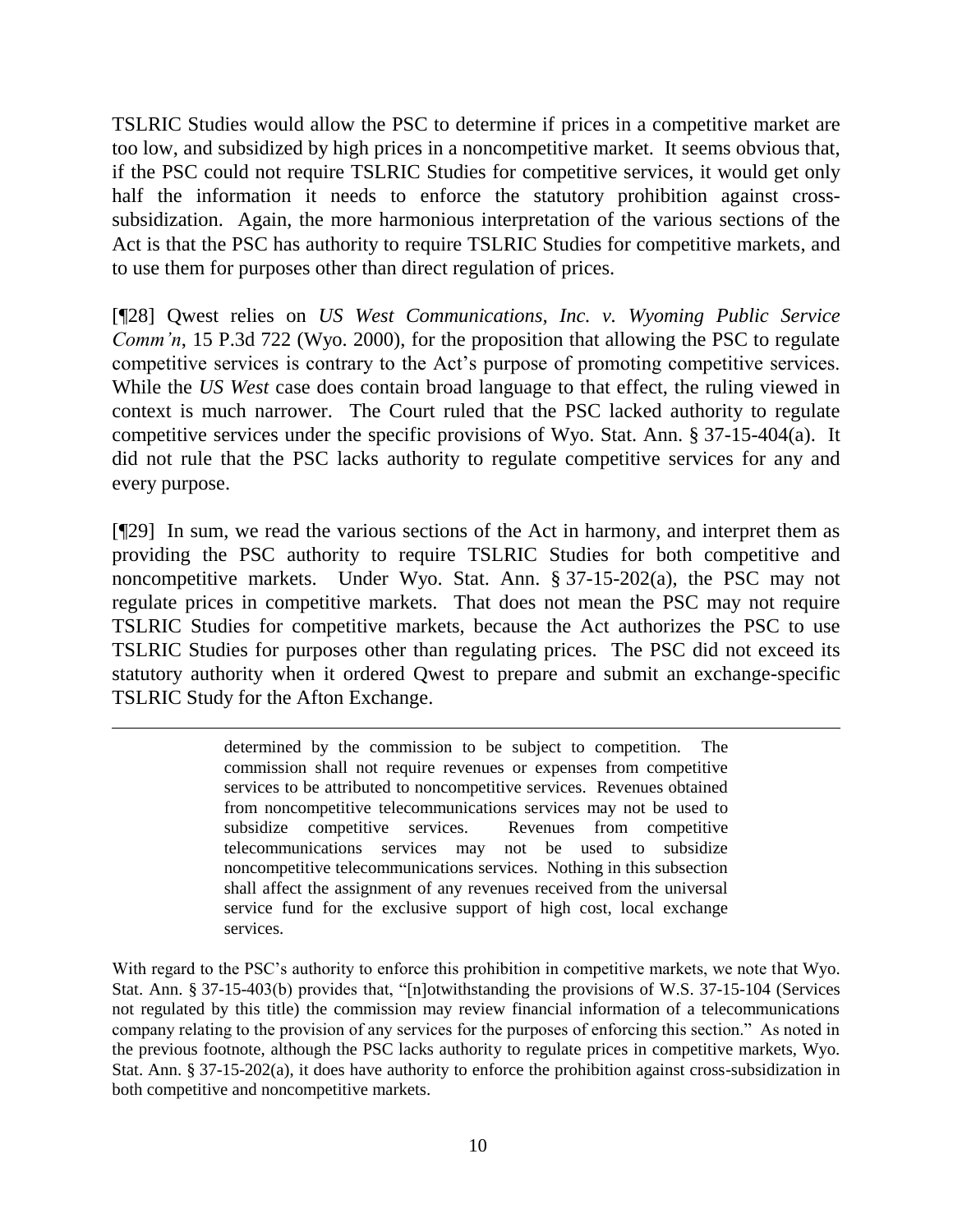#### **3. General powers of the PSC**

[¶30] Qwest's next argument relies on the statute that establishes the PSC's general powers in regulating communications services. In particular, Qwest relies on language providing that the PSC has authority to "[r]equire reports and studies as to prices and terms and conditions of service, necessary and relevant for the [PSC's] exercise of its authority." Wyo. Stat. Ann.  $\S 37-15-401(a)(iv).$ <sup>8</sup> Qwest observes that an agency's authority is strictly limited to that expressly set out in the statute. *Montana Dakota Utilities Co. v. Public Service Comm'n of Wyoming*, 847 P.2d 978, 983 (Wyo. 1993). Thus, Qwest says, the PSC may require reports and studies, but only to the extent they are "necessary and relevant."

[¶31] Qwest asserts that an exchange-specific TSLRIC Study for the Afton Exchange is neither necessary nor relevant. The PSC has no use for such a study, Qwest says, because the Afton Exchange is a competitive market, and the PSC cannot regulate prices in a competitive market. As previously discussed,<sup>9</sup> the PSC has other uses for TSLRIC

(a) In addition to the powers exercised pursuant to the provisions of W.S. 37-15-408, the commission has the power to:

(i) Investigate the methods and practices of any telecommunications company;

(ii) Require any telecommunications company to conform to the laws of this state and to all rules, regulations and orders of the commission not contrary to law;

(iii) Make any rules and regulations, in accordance with the Wyoming Administrative Procedure Act, necessary for the commission to carry out its powers in this chapter, including rules objectively established and consistent with commonly accepted industry standards, where applicable standards exist;

(iv) Require reports and studies as to prices and terms and conditions of service, necessary and relevant for the commission's exercise of its authority, including those protected as trade secret or confidential based on legitimate competitive or other operational concerns;

(v) Hold hearings on complaints, or for good cause, upon notice and subject to the provisions of the Wyoming Administrative Procedure Act; and

(vi) Regulate telecommunications companies only as provided for in this chapter.

9 *See supra* notes 6 & 7.

 $8$  Wyo. Stat. Ann. § 37-15-401(a) provides as follows: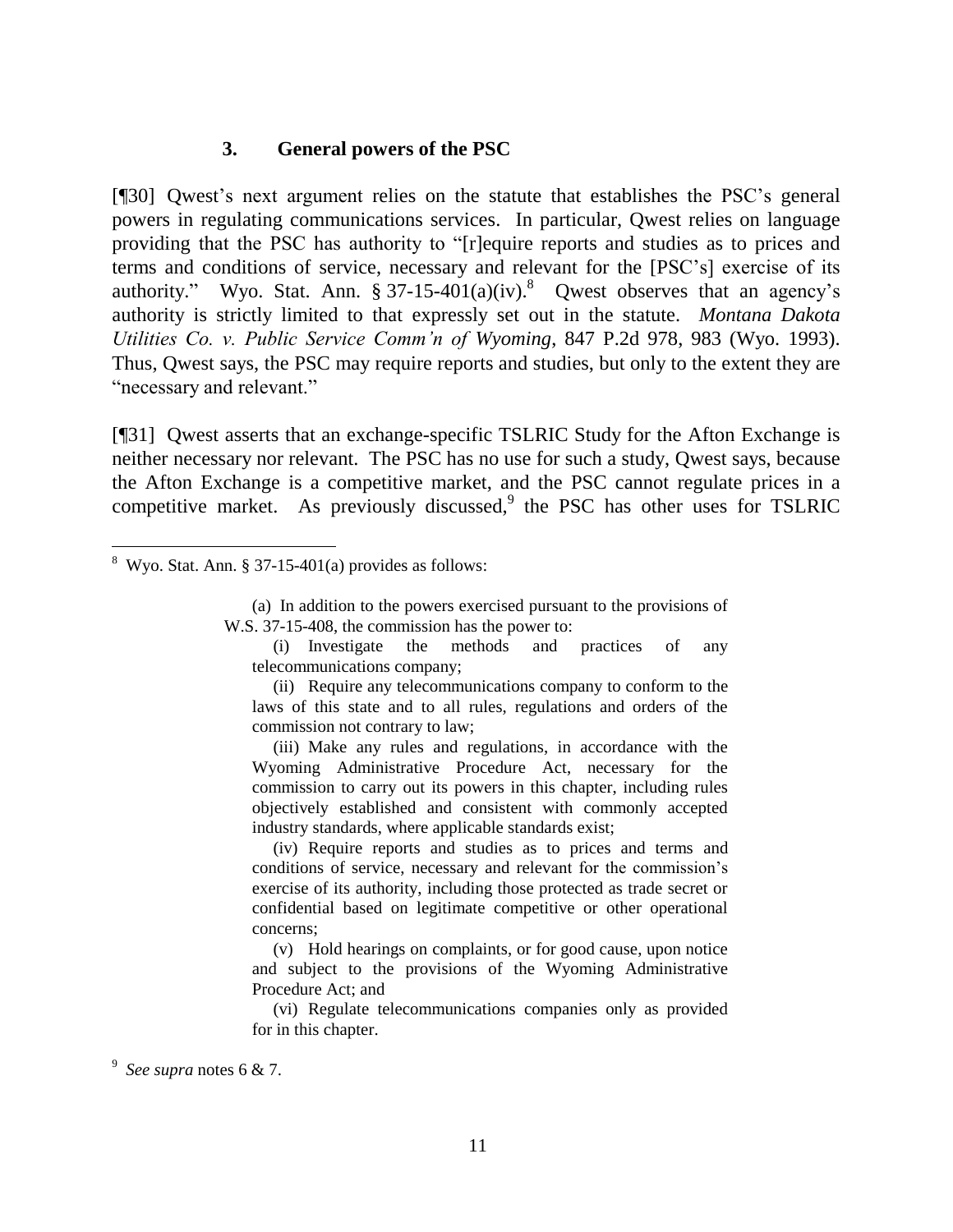Studies, and TSLRIC Studies may be necessary and relevant for those uses.

[¶32] Moreover, Qwest relies on a statute granting the PSC general powers, Wyo. Stat. Ann. § 37-15-401(a)(iv). We have already concluded that the PSC has authority under a more specific statute, Wyo. Stat. Ann. § 37-15-402(a), to require TSLRIC Studies for competitive and noncompetitive markets. Specific statutes control over general statues involving the same subject*. Amoco Prod. Co. v. Dep't of Revenue*, 2004 WY 89, ¶ 18, 94 P.3d 430, 439 (Wyo. 2004), citing *Thunderbasin Land, Livestock & Inv. Co. v. Laramie County,* 5 P.3d 774, 782 (Wyo. 2000). But reading the two together, we find that the more specific statute, Wyo. Stat. Ann. § 37-15-402(a), indicates that the legislature deemed TSLRIC Studies necessary and relevant to the extent required under Wyo. Stat. Ann. § 37-15-401(a)(iv).

# **4. Unreasonable discrimination**

[ $[$ ]33] In its final argument, Owest cites Wyo. Stat. Ann. § 37-15-404(b)<sup>10</sup>, which prohibits the PSC from "unreasonably discriminatory or preferential treatment in its regulation of any telecommunications company." Qwest asserts that, in an earlier administrative case involving Silver Star, the PSC ruled that Silver Star did not have to file a TSLRIC Study for the Afton Exchange because it was a competitive market. Now, in the current case involving Qwest, the PSC has used contrary reasoning and reached the opposite ruling. Qwest complains that this is unreasonable discrimination.

[¶34] We concluded above that the PSC has statutory authority under Wyo. Stat. Ann. § 37-15-402(a) to require a TSLRIC Study for the Afton Exchange. It is not unreasonably discriminatory for the PSC to require Qwest to comply with the law. *See Amoco Production Co. v. Wyoming State Bd. of Equalization*, 797 P.2d 552, 555 (Wyo. 1990) ("If, in fact, the statute was not being enforced as the legislature intended, the [agency] acted properly when it corrected that oversight.").

[¶35] The earlier Silver Star case is not before us for consideration. *See Amoco,* 797 P.2d at 555. ("We find little merit in Amoco's pointing to other instances where the [agency] may or may not have applied the statute as written. Our ruling today only addresses the issue of whether the statute applies to . . . Amoco."). Our interpretation of Wyo. Stat. Ann. § 37-15-402(a) as authorizing the PSC to require TSLRIC Studies for competitive and noncompetitive markets suggests that Silver Star, like Qwest, is subject to this statute.<sup>11</sup> If the PSC has not applied the statute as written to Silver Star, it has the

<sup>&</sup>lt;sup>10</sup> Wyo. Stat. Ann. § 37-15-404(b) provides that "[t]he commission shall not give unreasonably discriminatory or preferential treatment in its regulation of any telecommunications company."

<sup>&</sup>lt;sup>11</sup> Under Wyo. Stat. Ann. § 37-15-402(a), small telecommunications companies may not be required to